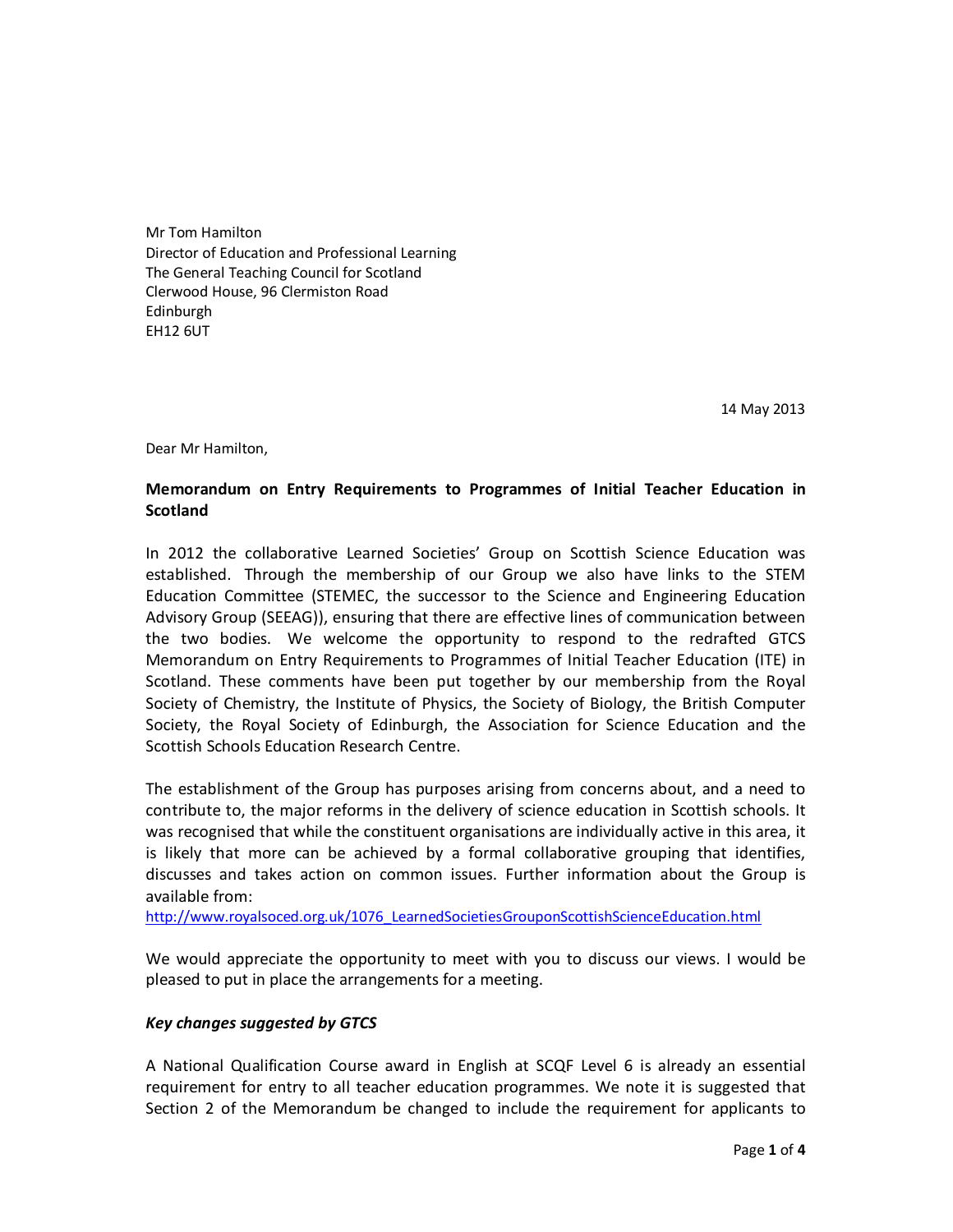have a Maths qualification at SCQF level 5 for all ITE programmes. However, for some time, Maths at SCQF level 5 has been an entry requirement for Primary education programmes. It is further suggested under Section 4 (ii) there be a requirement that applicants for undergraduate programmes for Primary must have a languages qualification at SCQF level 6 either on entry to the programme or have achieved one by the completion of the programme.

## *Absence of any science requirement for entry into primary teaching*

It is notable and equally disappointing that there is no corresponding requirement for applicants entering Primary ITE programmes to have studied science or technology subjects beyond that covered in the broad general phase of secondary education.

It was in response to concerns about Scotland's performance in maths and science at primary level revealed in data from the Trends in International Maths and Science Survey (TIMSS) report<sup>1</sup>, that the Scottish Government developed an Action Plan on Science and *Engineering for the 21st Century*, whose implementation was the task of the independent Science and Engineering Education Advisory Group (SEEAG). Drawing upon the data from the TIMSS report, the SEEAG report<sup>2</sup> highlighted the limited knowledge and understanding in mathematics and science of primary teachers and the resulting lack of confidence as a major cause for concern. The SEEAG report recommended<sup>3</sup> that there be a requirement now for applicants to Primary ITE programmes to have a minimum of SCQF level 5 or above in a science subject and mathematics, with this being raised to SCQF level 6 or above within five years.

We recognise and understand the rationale for the GTCS proposing a requirement that applicants for Primary ITE programme*s* possess on entry or achieve by completion of the programme a languages qualification at SCQF level 6. However, without a similar requirement for a science qualification, this would appear to send an alarming signal about the relative importance of science subjects in comparison with languages.

The importance that the Scottish Government attaches to science and technology is clearly demonstrated in its *Economic Strategy<sup>4</sup>* , which not only identifies a number of Growth Areas which have science and technology at their core, but also points out there are significant opportunities from Scotland's science, technology and advanced engineering assets.

Further, in his foreword to the Scottish Government's response<sup>5</sup> to the SEEAG report, Dr Alasdair Allan, Minister for Learning and Science, comments that we need to have a teacher workforce which is skilled and confident in delivering stimulating science learning. The Government's response goes on to state that we have to be *ambitious and look ahead* [our

1

<sup>&</sup>lt;sup>1</sup> Trends in International Maths and Science Survey (TIMSS) 2007. OECD, 2008.

<sup>2</sup> *Supporting Scotland's STEM Education and Culture* (February 2012):

http://www.scotland.gov.uk/Publications/2012/02/4589/0

<sup>3</sup> *ibid*, See Recommendation 2.4

<sup>&</sup>lt;sup>4</sup> See page 45: http://www.scotland.gov.uk/Publications/2011/09/13091128/0 (September 2011)

<sup>5</sup> http://www.scotland.gov.uk/Topics/Education/Schools/curriculum/ACE/Science/SEEAG/SEEAGGovtResponse (October 2012)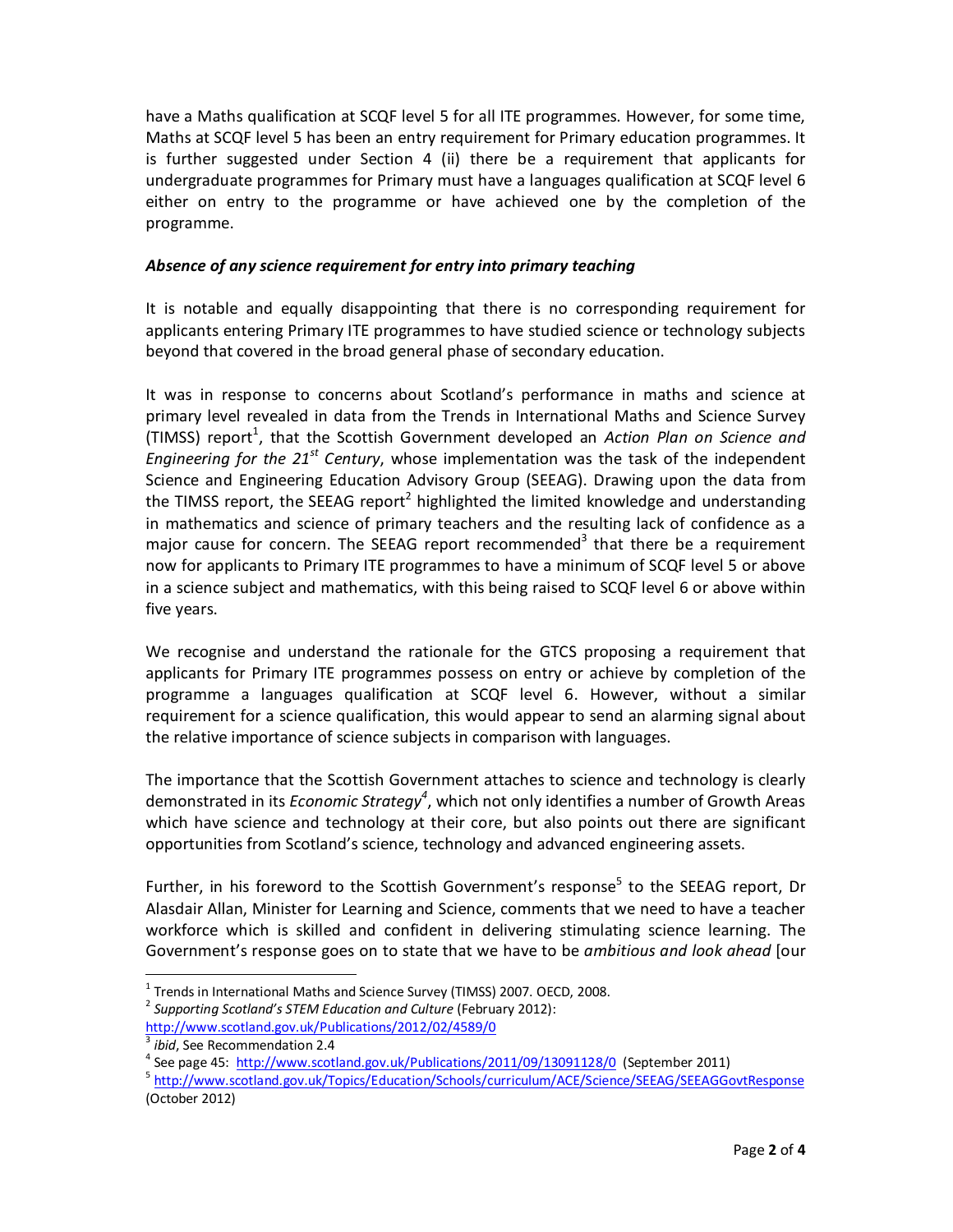emphasis added]. The Scottish Government has also committed additional funding to the Scottish Schools Education Research Centre (SSERC) to support work designed to increase the confidence of primary teachers in science.

We are therefore firmly of the view that the GTCS should ensure there is a requirement that applicants for Primary ITE programmes must have at least one science qualification at SCQF level 6 either on entry to the programme or have achieved one by completion of the programme. This would ensure parity with the requirements being proposed for languages. It would also help to connect the importance of raising the confidence and competence in science teaching with the Scottish Government's broader policy drivers for enhancing and making the most of Scotland's science base.

## *Raising the bar in mathematics requirements*

We note the GTCS suggestion to include the requirement for applicants to have a Maths qualification at SCQF level 5 for all ITE programmes. However, we would question whether this is ambitious enough. English at SCQF level 6 is already required for entry to all teacher education programmes and we believe Maths should be given similar prominence.

As we have indicated, the SEEAG report highlights the relatively poor performance of Scottish primary mathematics (and science) education and lack of teacher confidence in these areas in relation to international performance surveys. Maths is of course the *language* of science and it is clear to us that a firm grounding in Maths is required to increase the confidence of Primary teachers in teaching science.

We realise that a longer term approach is required to address these issues. However, in order to make progress, we believe applicants for Primary ITE programmes should have a Maths qualification at SCQF level 6 either on entry to the programme or have achieved one by completion of the programme and prior to entry to the teaching profession. This would align with the current proposal for languages and the position we have advocated for science.

## *Interdisciplinary learning*

Within the Memorandum we note reference to the expectation that teachers will contribute to the teaching of interdisciplinary learning. Interdisciplinary learning in the context of science education is a key focus of the work of the Learned Societies' Group. We would be pleased to engage with the GTCS as its thinking in this area develops.

## **I summarise our position as follows:**

- **The GTCS should ensure there is a requirement that applicants for Primary ITE programmes have at least one science qualification at SCQF level 6 either on entry to the programme or have achieved one by completion of the programme.**